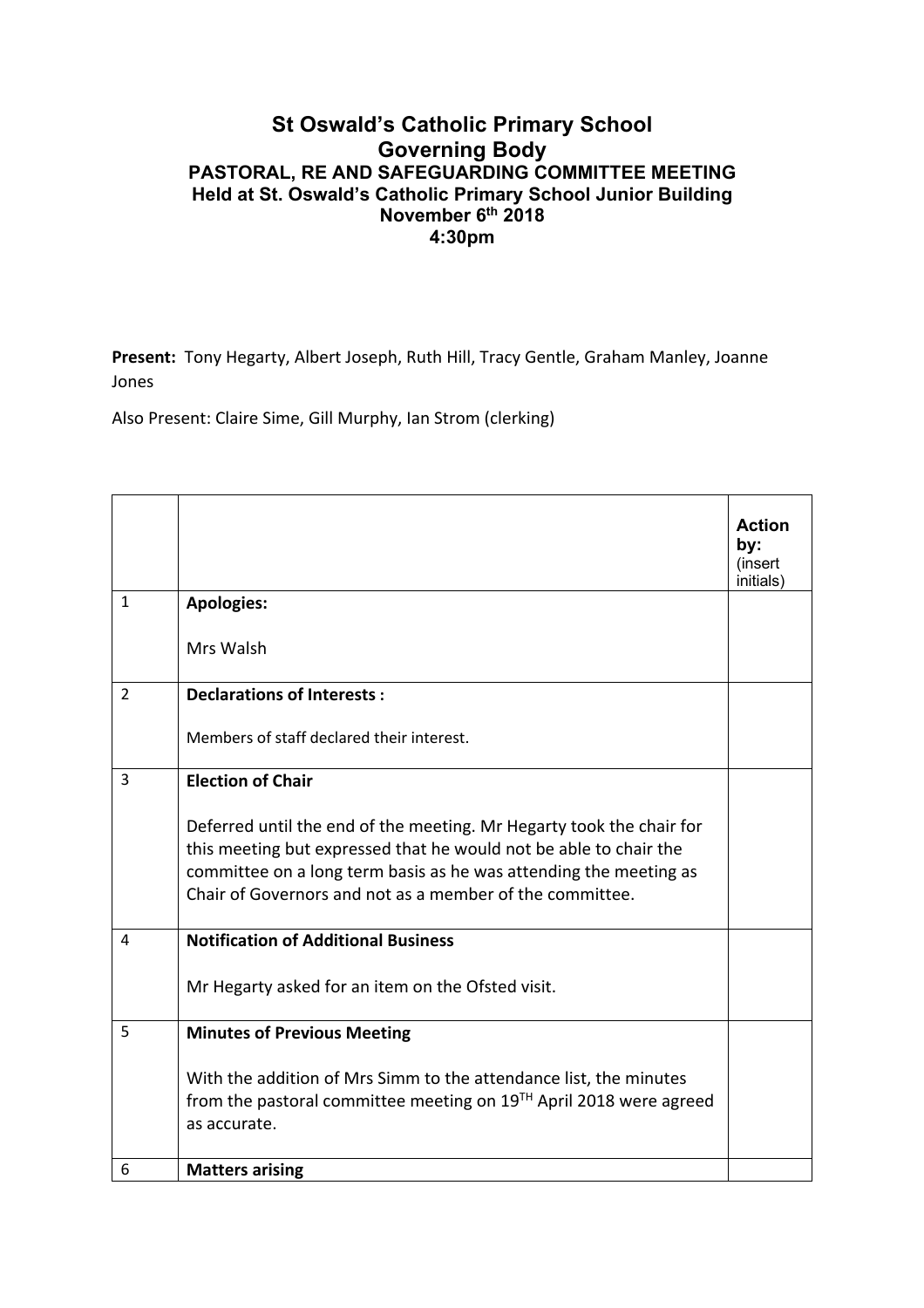|                | A Governor asked how the new EWO was working out in school. The new<br>EWO is working very well with school. Sharon Kyle has experience<br>from another authority and has hit the ground running. She comes to<br>school with an action plan each week.<br>No other matters arising                                                                                                                                                                                                                                                                                                                                                                                                                                                                                                                                                                                                                                                                                                                                                                                                                                                                                                                                                                                                                                                                                                             |    |
|----------------|-------------------------------------------------------------------------------------------------------------------------------------------------------------------------------------------------------------------------------------------------------------------------------------------------------------------------------------------------------------------------------------------------------------------------------------------------------------------------------------------------------------------------------------------------------------------------------------------------------------------------------------------------------------------------------------------------------------------------------------------------------------------------------------------------------------------------------------------------------------------------------------------------------------------------------------------------------------------------------------------------------------------------------------------------------------------------------------------------------------------------------------------------------------------------------------------------------------------------------------------------------------------------------------------------------------------------------------------------------------------------------------------------|----|
| $\overline{7}$ | <b>RE Report</b>                                                                                                                                                                                                                                                                                                                                                                                                                                                                                                                                                                                                                                                                                                                                                                                                                                                                                                                                                                                                                                                                                                                                                                                                                                                                                                                                                                                | HT |
|                | The RE report from Mr Dunn which had previously been circulated<br>was discussed.<br>It was noted that Mr Dunn had attended the Liverpool Adoremus<br>conference and he came back with ideas, which he is looking to<br>develop and implement in school.<br>Father Mark invited the RE teams and deputy head teachers from the<br>parish schools to a planning meeting to discussed future events and<br>how to build on previous plans and to ensure that he has a visible<br>presence in all areas of the school. Dates were agreed and set for the<br>Autumn term for school Christmas events and year groups Masses.<br>The RE Action Plan was tabled. It was noted that there was a focus on<br>the new standards and how they would be implemented. A governor<br>asked if the fact that the standards were already embedded in other<br>curriculum areas would be beneficial as this had been the case in<br>other schools. This was agreed and it was hoped that the new<br>standards would be integrated seamlessly as teachers already had an<br>understanding of the new standards.<br>ALPSIT - A paper explaining the new service offered by the<br>Archdiocese had been previously circulated. It provides many of the<br>services already covered by the School Improvement Liverpool (SIL)<br>team. As we receive some of those services from SIL we will receive a<br>discount. |    |
| 8              | <b>Safeguarding Report</b>                                                                                                                                                                                                                                                                                                                                                                                                                                                                                                                                                                                                                                                                                                                                                                                                                                                                                                                                                                                                                                                                                                                                                                                                                                                                                                                                                                      |    |
|                | The Safeguarding report had previously been distributed. It includes<br>details of children currently being supported. The Safeguarding team<br>have been trained recently and had rolled out this annual training to<br>all staff this term.<br>Safe messages are being delivered to the pupils, particularly in<br>relation to the time of year with Halloween and Bonfire Night in mind.<br>A governor asked if e-safety was also being taught. He was reassured                                                                                                                                                                                                                                                                                                                                                                                                                                                                                                                                                                                                                                                                                                                                                                                                                                                                                                                             |    |
|                | that e-safety was a constant crossover theme in the computing<br>curriculum.                                                                                                                                                                                                                                                                                                                                                                                                                                                                                                                                                                                                                                                                                                                                                                                                                                                                                                                                                                                                                                                                                                                                                                                                                                                                                                                    |    |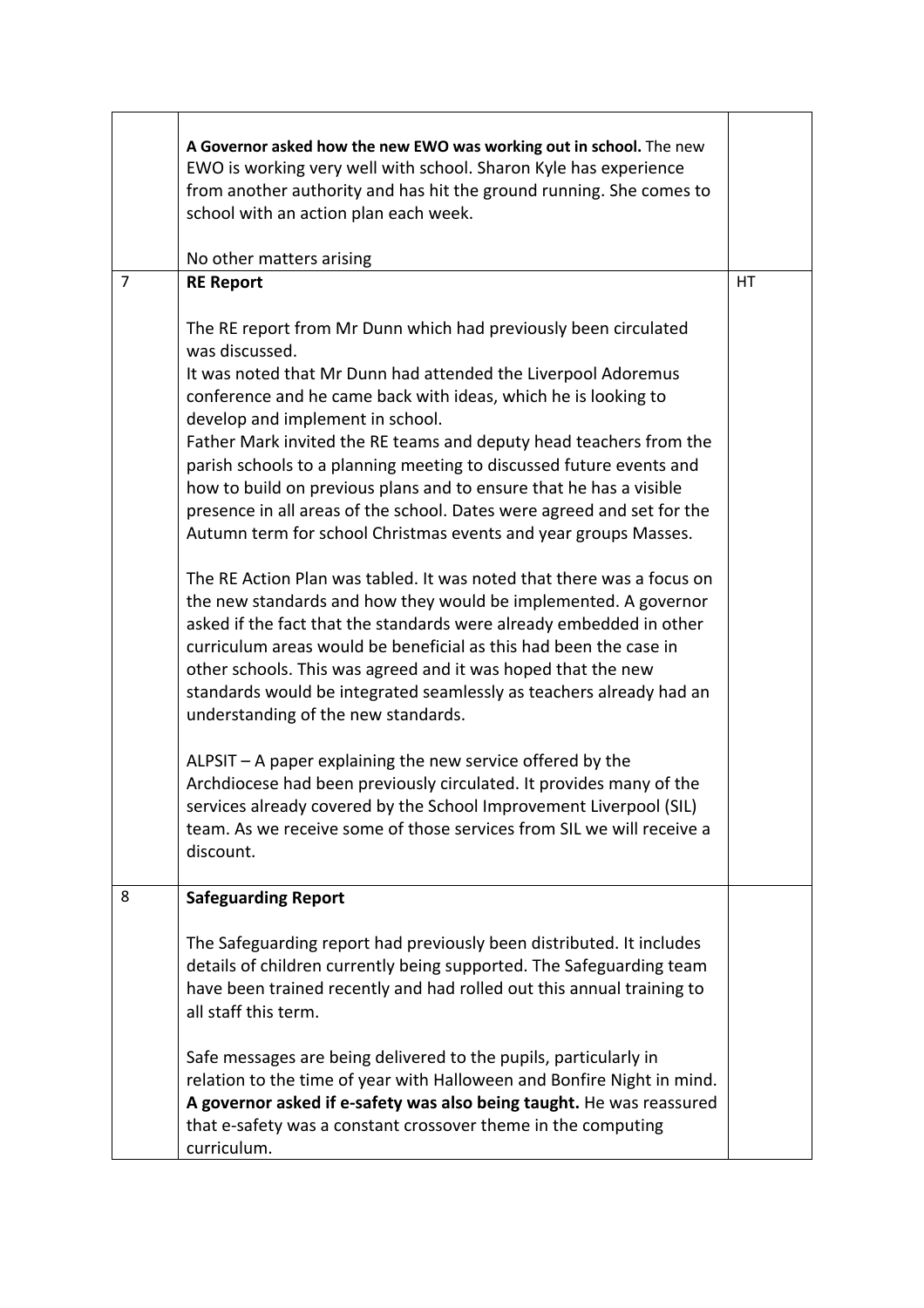|     | A governor asked how Ofsted had judged the safeguarding in school.<br>They were informed that the school had passed all of the inspected<br>safeguarded areas and were informed that the safeguarding<br>procedures were judged to be working well.                                                                                                                                                                                                    |    |  |
|-----|--------------------------------------------------------------------------------------------------------------------------------------------------------------------------------------------------------------------------------------------------------------------------------------------------------------------------------------------------------------------------------------------------------------------------------------------------------|----|--|
| 9   | <b>SEND report</b>                                                                                                                                                                                                                                                                                                                                                                                                                                     | HT |  |
|     | One SEND Co-ordinator is currently off on long term absence.                                                                                                                                                                                                                                                                                                                                                                                           |    |  |
|     | Report was tabled at the meeting. There are currently 105 pupils on<br>the SEND register. Which is a reduction since the end of the previous<br>academic year. There is 1 pupil with an EHCP and another due for<br>assessment. A governor asked if future reports could explain any<br>abbreviations used. This was agreed.                                                                                                                           |    |  |
|     | A governor asked what PIVATS are. It was explained that they were a<br>method of assessment, used for pupils who had not yet reached the<br>national assessment levels. They were detailed and could show that<br>pupils were making progress in subjects. Governors agreed that it was<br>important to recognise the progress that individuals were making, as<br>this could be a real achievement for some pupils.                                   |    |  |
|     | A governor asked what support had been provided whilst one<br><b>SENDCO was absent.</b> They were informed that the deputy heads were<br>providing additional support and a student teacher on placement may<br>free up some additional time for Miss Jones. Governors asked for their<br>gratitude to be expressed to Miss Jones for her additional work.                                                                                             |    |  |
| 10. | <b>Attendance Report</b>                                                                                                                                                                                                                                                                                                                                                                                                                               |    |  |
|     | The attendance report was tabled. It showed that the attendance was<br>above the national average and the persistent absence was better than the<br>national average as well. Ofsted had been impressed with the range of<br>strategies being employed by the school to improve attendance and<br>recognised the hard work being put in. There are still some small gaps in<br>SEND pupils and Pupil Premium pupils that are currently being targeted. |    |  |
|     | There is no real gap between KS1 and KS2. Governors commented that this<br>was a real achievement. If outliers were discounted, attendance would be<br>over 97%.                                                                                                                                                                                                                                                                                       |    |  |
| 11  | <b>Policies</b>                                                                                                                                                                                                                                                                                                                                                                                                                                        |    |  |
|     | All policies had been previously distributed.                                                                                                                                                                                                                                                                                                                                                                                                          |    |  |
|     | A) Child Protection - This is based on the LA model. Agreed<br>Acceptable use policies - There were individual policies for adults<br>B)<br>(including parents and carers), and KS1 and KS2 pupils. - Agreed                                                                                                                                                                                                                                           |    |  |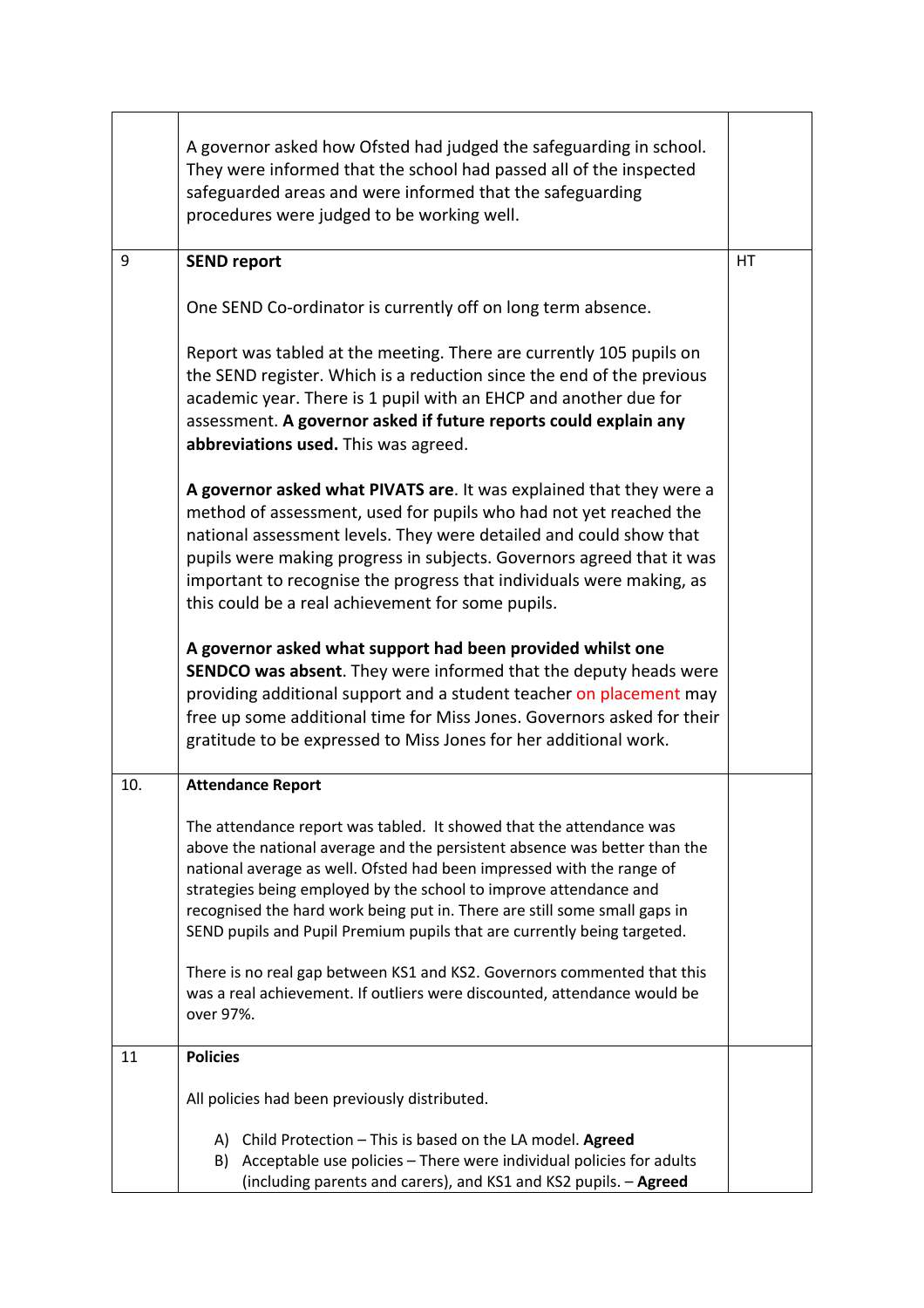|     |                   | C) E security policy $-$ This is based on the LA model. Agreed<br>D) Privacy Notice - Relates to GDPR. This is based on the LA model.                          |  |
|-----|-------------------|----------------------------------------------------------------------------------------------------------------------------------------------------------------|--|
|     |                   | <b>Agreed</b>                                                                                                                                                  |  |
|     | E)                | Governors visits policy - This follows on from the Governors Action                                                                                            |  |
|     |                   | Plan discussed at a previous meeting. Governors agreed with the                                                                                                |  |
|     |                   | policy in principle but asked if additional links could be included,<br>specifically pupil premium and sports premium. Governors were                          |  |
|     |                   | asked if they felt it would be more beneficial to link with a Key Stage                                                                                        |  |
|     |                   | or Phase. Governors agreed to take the policy and think about the                                                                                              |  |
|     |                   | questions and agree it at the FGB meeting. A governor asked if the                                                                                             |  |
|     |                   | language could be fine tuned to be more consistent.                                                                                                            |  |
|     | F)                | Home school agreement. - No changes were proposed from                                                                                                         |  |
|     |                   | previous years. Agreed.<br>G) Social media policy - This is based on the LA model. Agreed                                                                      |  |
|     |                   | H) Managing allegations against staff - This is based on the LA model.                                                                                         |  |
|     |                   | <b>Agreed</b>                                                                                                                                                  |  |
|     | $\vert$           | Safeguarding visitors leaflet - This was agreed.                                                                                                               |  |
| 12  |                   | <b>Archdiocesan admissions letter</b>                                                                                                                          |  |
|     |                   |                                                                                                                                                                |  |
|     |                   | Governors were sent a copy of the letter in advance which proposed some<br>changes to the admissions policy. A governor pointed out that the main              |  |
|     |                   | changes referred to deferred entries and asked if the school received many                                                                                     |  |
|     |                   | deferred entries. They were informed that the school doesn't often have any                                                                                    |  |
|     |                   | deferred entries, however, in 2018-19 there had been 3. This was an                                                                                            |  |
|     |                   | exception to normal years. The response is due to be returned on 23rd                                                                                          |  |
|     |                   | November. It was agreed to be tabled at the FGB meeting on 22 <sup>nd</sup> February<br>to allow a response to be returned the next day.                       |  |
|     |                   |                                                                                                                                                                |  |
| 13. | <b>Term dates</b> |                                                                                                                                                                |  |
|     |                   | A set of proposed term dates were tabled. A governor asked if they were                                                                                        |  |
|     |                   | aligned to the LA term dates. They were informed that the dates mainly                                                                                         |  |
|     |                   | mirrored the LA term dates with the exception of Easter (which had 4 less                                                                                      |  |
|     |                   | days due to Holy Week) and Whit half term which had an extra week.<br>Governors asked if the additional week at Whit had any impact. They were                 |  |
|     |                   | informed that it was a positive tool in attendance improvement as it gave                                                                                      |  |
|     |                   | parents an option to take holidays at a cheaper rate whilst not missing any                                                                                    |  |
|     | school time.      |                                                                                                                                                                |  |
|     |                   | Governors agreed the dates.                                                                                                                                    |  |
| 14  |                   | <b>Notified Business</b>                                                                                                                                       |  |
|     |                   | Ofsted visited the school on 31 <sup>st</sup> October and 1 <sup>st</sup> November 2018. Mr                                                                    |  |
|     |                   | Hegarty informed the governors that the report still had to go through                                                                                         |  |
|     |                   | Quality Assurance and was therefore still confidential as was the finding of                                                                                   |  |
|     |                   | the inspectors. The report would also be sent to school before publication to                                                                                  |  |
|     |                   | check for any factual errors, although the judgements could not be changed.<br>If the rating was publicised before official publication this could lead to the |  |
|     |                   | rating being changed. Mr Hegarty shared the provisional rating with the                                                                                        |  |